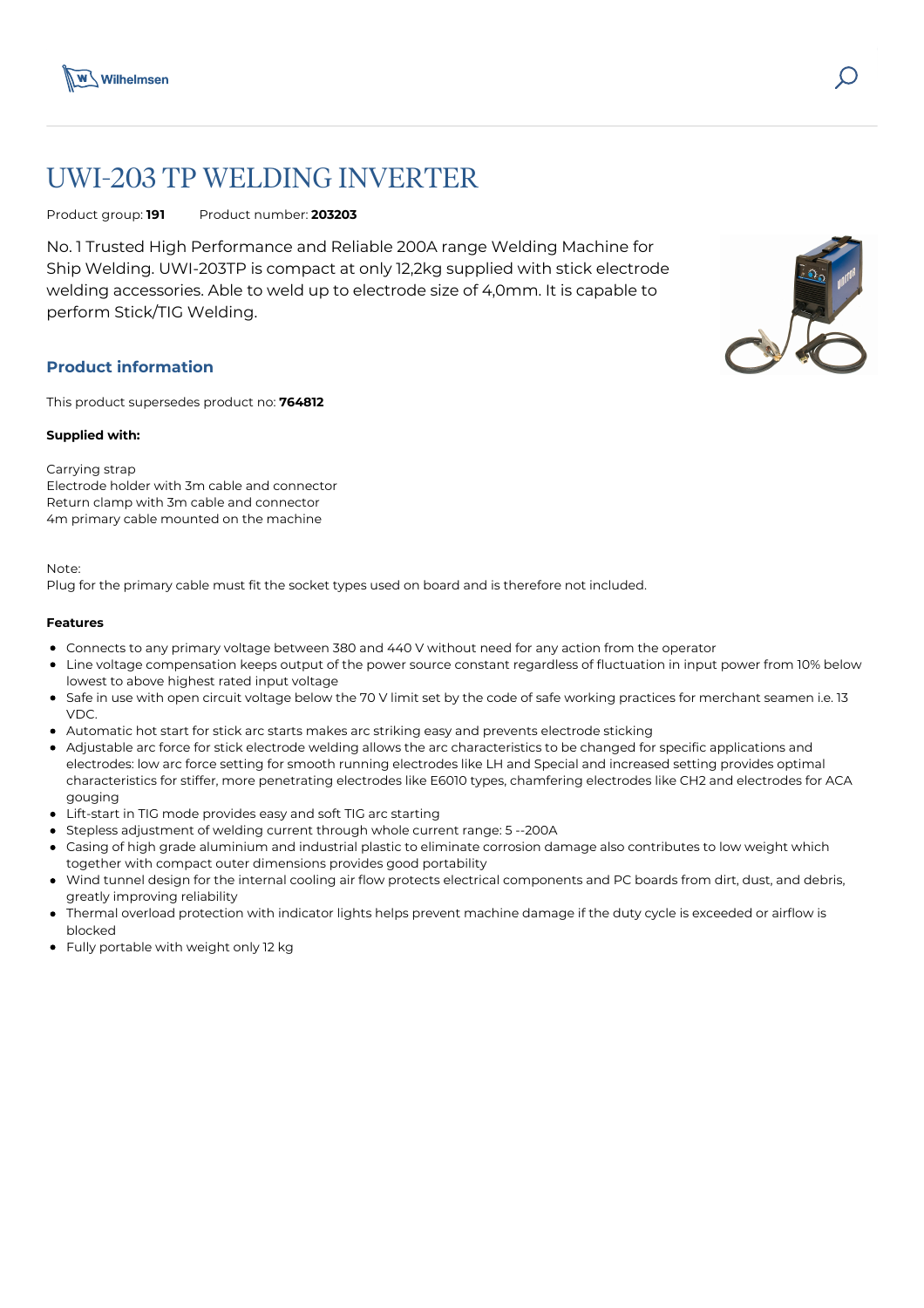# **Specification**

## **General**

| Invent<br>Hazard<br>Material<br>(IMO/EU)<br>classification | $D-1$                                                                                                                                                                     |
|------------------------------------------------------------|---------------------------------------------------------------------------------------------------------------------------------------------------------------------------|
| Product<br>catalog URL                                     | https://www.wilhelmsen.com/product-<br>catalogue/products/welding/arc-welding-<br>equipment/arc-weldingcutting-machines/uwi-203-<br>tp-welding-inverter/?epieditmode=true |

# **Technical data**

| Duty cycle [%]              | 40% at max current                   |  |  |
|-----------------------------|--------------------------------------|--|--|
| Ingress protection          | <b>IP23S</b>                         |  |  |
| <b>Recommended fuse [A]</b> | 10A slow                             |  |  |
| Voltage [V]                 | 3 phase 380-440V 50/60Hz main supply |  |  |
| <b>Welding current [A]</b>  | 5-200A DC MMA                        |  |  |

## **Documents**

[UWI-203-TP-VRD-Owners-manual-23092014](https://media.bluestonepim.com/e4deb258-8122-4fdf-9d12-b42f3e0e812d/b6f8344b-c8fb-4663-a4a1-7fa79caa5d0a/nWAtmKpcRt2VRSx874AWzpQO3/HrgJulCigEjR2bnjIXZoE4fbn.pdf)

[203203\\_Reparation Manual PW](https://media.bluestonepim.com/e4deb258-8122-4fdf-9d12-b42f3e0e812d/30268704-f30f-4779-88c2-59196c33db66/6xCFZfVKeCzJsmm8GMhFPGcCM/iEkvPSr2xezJwy5SEVA73eBJN.pdf)

[SDoC and MD for IHM](https://media.bluestonepim.com/e4deb258-8122-4fdf-9d12-b42f3e0e812d/3e09bb0a-e80e-4fa1-b743-0bbc43f3ed4d/1dUv0BzZ8EVGMWNn1AzmXDkQe/OBpbsSQ6Ahb9lcXH0JtzDzLIi.pdf)

# **Related products**

#### **Accessories**

| 905565 | ARGON E-10 FILLING                        | 768507 | PINCER TOOL FOR EAR TYPE HOSECLAMPS |
|--------|-------------------------------------------|--------|-------------------------------------|
| 632794 | TIG GLOVES, 6 PAIRS                       | 619379 | MANOMETER/GAUGE GUARD +             |
| 607810 | TIG TORCH ACCESSORIES KIT                 | 632976 | WIRE BRUSH STEEL, 6PCS              |
| 768416 | CLAMP 1 EAR 12,3-14,3MM 1/4" HOSE (20PCS) | 597328 | FLOWCONTROL METER, ARGON            |
| 203205 | SPARE PART KIT FOR UWI-203TP              | 510438 | LEATHER JACKET LARGE                |
| 633016 | <b>LEATHER TROUSERS W/BELT</b>            | 516161 | WELDING GAUGE TYPE J                |
| 597310 | FLOWCONTROL VALVE, ARGON                  | 510453 | LEATHER SPATS, PAIR                 |
| 764550 | SKID TROLLEY FOR PLASMA AND WELDING       | 632984 | WIRE BRUSH STAINL, 6PCS             |
| 576157 | GAS HOSE 1/4" 6.3MM BLACK                 | 510010 | REGULATOR 510 AR/CO2 FLOW 0-35L/MIN |
| 526015 | SAFE GRINDER 42V FOR WELDING MACHINES     | 779032 | AUTODARK 300 WELDING SHIELD         |
| 175596 | HOSE JOINT F/6MM (1/4 INCH) OX HOSE       | 200000 | TIG TORCH T-200 W.DIX 70 CONNECTOR  |
| 778149 | TROLLEY E10/M10 F/TIG/MIG WELDING         | 632786 | WELDERS GLOVES, 6 PAIRS             |

# **Is frequently bought together with**

| 699165 | GPO-302N 2.5X350MM 295 PCS 5.2KG  |
|--------|-----------------------------------|
| 699173 | GPO-302N 3.2X350MM 190 PCS 5.4 KG |

# **Dimensions/Weight**

| Height [mm] | 325   |
|-------------|-------|
| Length      | 460mm |
| Weight [kg] | 12.2  |
| Width [mm]  | 230   |